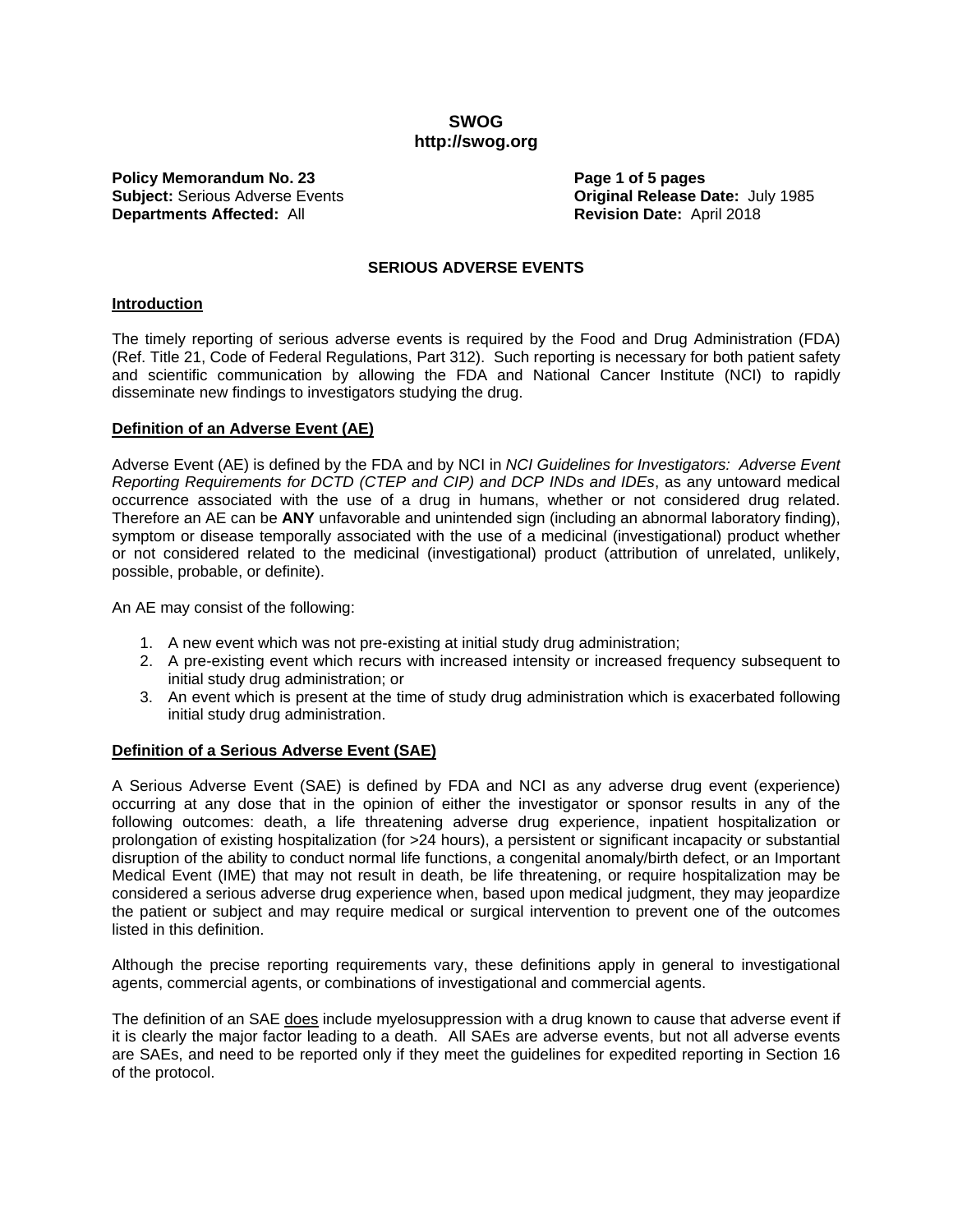**Page 2 of 5 pages Subject:** Serious Adverse Events **Policy Memorandum No. 23** 

# **Reporting Serious Adverse Events**

Investigators are required to submit an SAE report on any event which meets the reporting criteria specified in the relevant protocol. These criteria vary depending on factors such as whether an investigational new drug (IND) is involved. SAEs on protocols not coordinated by SWOG should normally be reported directly to the cooperative group that coordinates the study according to the protocol guidelines, and a copy of the report is provided to the SAE Program staff in the Operations Office via the CTEP-AERS system. An investigator who is unclear whether or to whom to report a particular event should contact the SAE Coordinator in the Operations Office at 210-614-8808 or adr@swog.org for assistance.

The reporting of SAEs is in addition to, and does not supplant, the necessity of adequately reporting adverse events on the data records and in the final results of the clinical trial. All SAEs should be clearly documented on study data forms in addition to submission of SAE reports.

NOTE**:** All SAEs must also be reported to the local Institutional Review Board (IRB) per institutional guidelines**.** Documentation of IRB notification must be available for inspection during an audit.

#### **Reporting Serious Adverse Events for SWOG Studies**

The general criteria for SAE reporting are as specified in the NCI Division of Cancer Treatment publication, *NCI Guidelines for Investigators: Adverse Event Reporting Requirements for DCTD (CTEP and CIP) and DCP INDs and IDEs.* However, because reporting guidelines frequently vary based on specific study requirements, Section 16 of the protocol should always be referenced for applicable reporting instructions. Adverse events are to be coded and graded according to the adverse event criteria version specified in the protocol.

The "CTEP Active Version" of the Common Terminology Criteria for Adverse Events (CTCAE) will be used in reporting SAEs on a given protocol. All current active studies use CTCAE version 5.0 for SAE reporting although some studies will continue to use Version 4.0 for routine adverse event reporting.

Guidance for reporting surgical and medical procedures:

"Surgical and medical procedures" should be not be reported as SAEs or adverse events unless explicitly so directed in a protocol.

"Surgical and medical procedures," "falls," and "infusion site extravasation" should not be reported in an expedited manner as SAEs unless clearly associated with other reportable SAEs.

Guidance for reporting a death for a patient on protocol treatment or within the timeframe after the last administration of study agent(s) as indicated in the SAE reporting criteria in section 16.1:

Death that cannot be classified with a more specific CTCAE grade 5 adverse event should be reported as Death, NOS.

Death that is instantaneous or within one hour of onset of symptoms or an unobserved cessation of life that cannot be attributed to a specific CTCAE term should be reported as Sudden Death NOS.

Death due to disease progression will be reported using the CTCAE (v5.0) term Disease Progression (System Organ Class – General Disorders and Administration Site Conditions).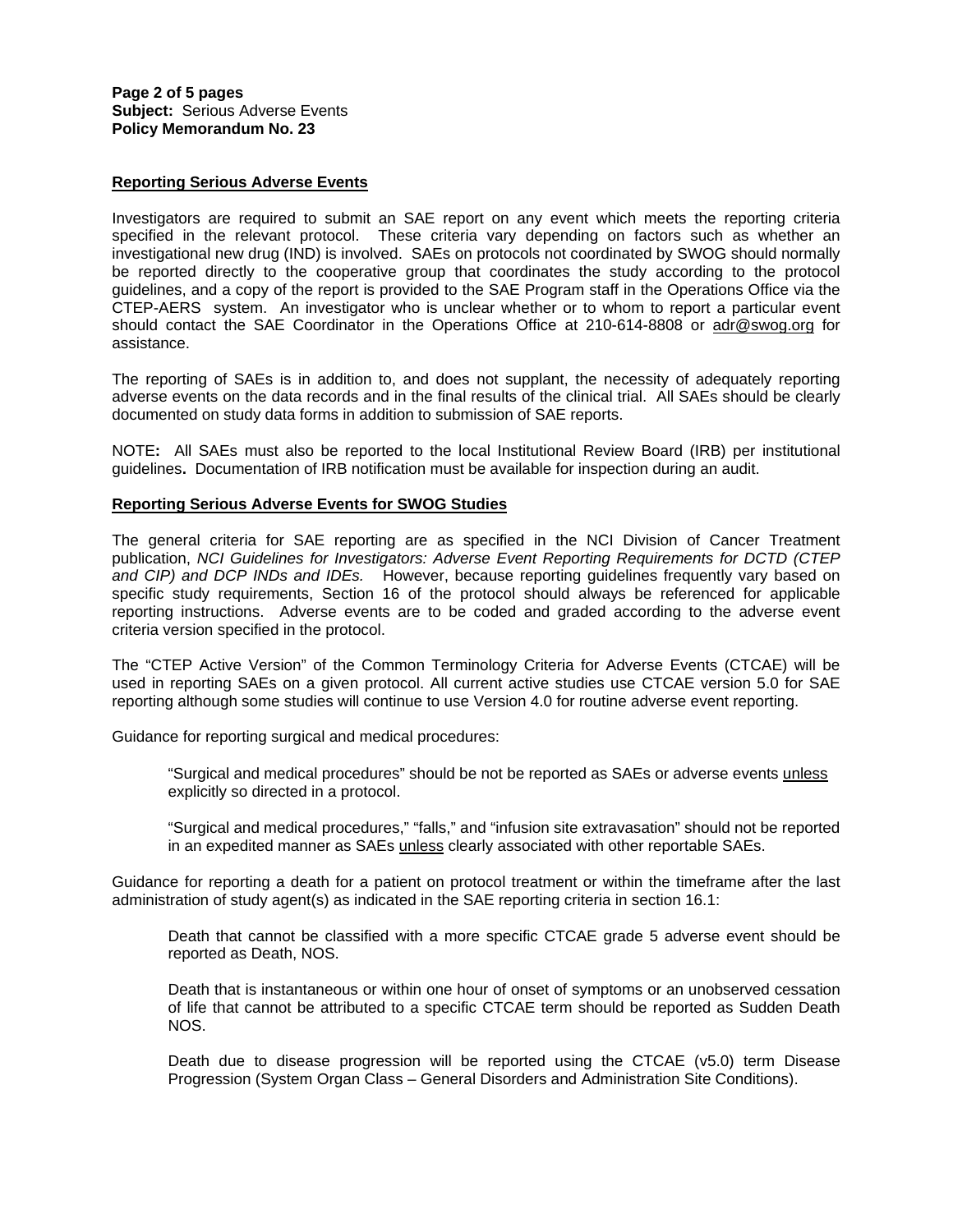Secondary Malignancy (such as AML, CML, and MDS) that occur in patients who are or have been on NCI protocols should be reported as SAEs via CTEP-AERS , as per reporting instructions in Section 16 of the protocol.

# **Reporting Serious Adverse Events within SWOG**

For patients who are enrolled in a study, and have received investigational drug(s), commercial drug(s), surgery, radiation therapy, or any combination of the above, all SAEs as defined in Protocol Section 16 must be reported within 24 hours of occurrence or discovery using the on-line Cancer Therapy Evaluation Program Adverse Event Reporting System (CTEP-AERS) at the CTEP-AERS Application page at http://ctep.cancer.gov/protocolDevelopment/electronic\_applications/adverse\_events.htm . In rare cases where on-line CTEP-AERS reporting cannot be accessed, the site can initially report the event to the Operations Office SAE Coordinator by phone (210-614-8808), fax (210-614-0006), or email (adr@swog.org), and follow up with completion of a CTEP-AERS report as soon as access to the CTEP-AERS system has been restored.

All cases of Secondary Malignancy, including Acute Myeloid Leukemia (AML), Acute Lymphocytic Leukemia (ALL), and Myelodysplastic Syndrome (MDS) occurring in any patient who was previously or is currently on an NCI protocol must be reported via CTEP-AERS within 30 days of diagnosis. The patient's pathology report and (if available) cytogenetic report must also be submitted to the Operations Office SAE Program staff.

Investigators or their study personnel are encouraged to contact the Operations Office for guidance on whether immediate CTEP-AERS reporting is required before submitting the on-line report. Based on the grade, hospitalization, investigational status of the drug, attribution and nature (expected or unexpected) of the adverse event, the investigator will be advised whether or not to notify the Investigational Drug Branch (IDB) within 24 hours via CTEP-AERS 24hr Notification Report in addition to the complete CTEP-AERS report.

If such a report is required, once it has been submitted via CTEP-AERS as specified above, follow-up action will be as specified in Section 16 of the protocol. The specific follow-up required will depend on the factors indicated below:

- 1. For SAEs in patients who have received an investigational drug given under an Investigational New Drug (IND) application held by SWOG, the following must be submitted to the Operations Office within 5 calendar days:\*\*
	- a. A copy of the first page of the printed CTEP-AERS report.
	- b. Copies of relevant clinical and/or protocol data sufficient to document the SAE and substantiate the investigator's attribution of the adverse events being reported. Supporting data which will be submitted should be indicated in the "Additional Information" section of the CTEP-AERS report. Autopsy reports should be submitted when available.
	- c. For all supporting documentation submitted for SAE reports the following is required: (1) all patient names and identifiers other than SWOG patient identification (ID) numbers must be completely obscured, (2) the SWOG protocol number and SWOG patient identification number must appear on each page submitted and be printed, typed or legibly written.
	- d. If the information does not arrive within five days, or if any of the required elements are missing, the investigator will be sent a follow-up notice with a second deadline for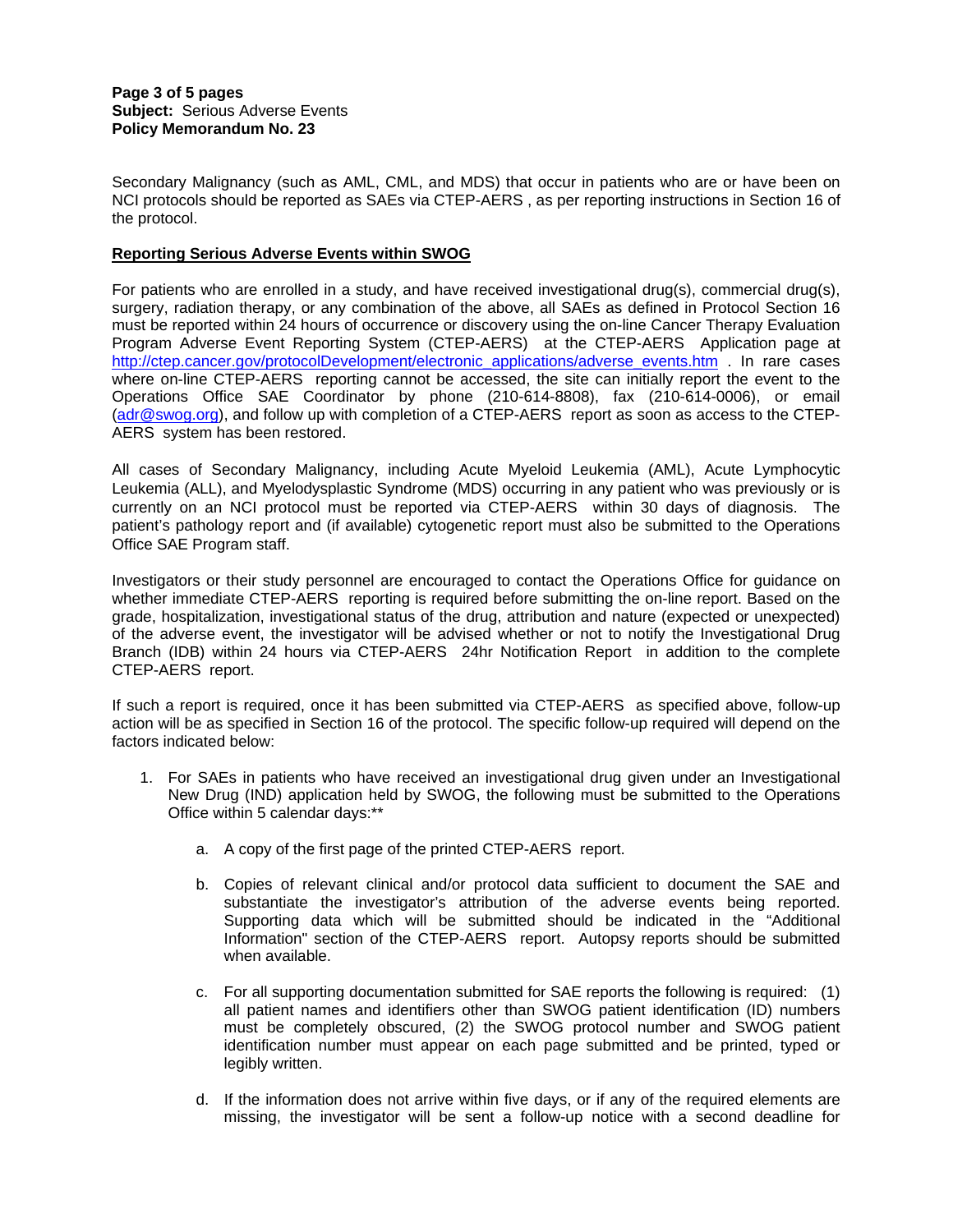submission. If there is no response to the follow-up request within one week, disciplinary action may be recommended.

\*\*This additional information is always required for SWOG-held INDs, as SWOG assumes the ultimate responsibility for the accuracy of the event code(s), grade(s), and attribution(s) in its IND report to the FDA.\*\*

- 2. For SAEs in patients who have received an investigational drug given under an Investigational New Drug (IND) application held by NCI, follow-up action is as follows:
	- a. Grade 5 events except those due to an unrelated event (e.g. car accident) will require supporting documentation be submitted as outlined in #1 above.
	- b. The CTEP-AERS report will be evaluated by the SAE Coordinator, and if data is needed to support, clarify, or substantiate information in the report, a request will be sent to the submitting investigator or institution by the SWOG SAE Coordinator. In the absence of such a request, supporting SAE data should not be sent automatically to the SWOG Operations Office. However, the NCI, as the IND-holder, may directly contact the investigator for substantiating information. In these instances, the NCI will request that the investigator copy SWOG on any supporting information.
	- c. If requested information is not received within five days, the investigator will be sent a follow-up notice with a second deadline for submission. If there is no response to the follow-up request within one week, disciplinary action may be recommended.
- 3. For SAEs in patients who have received no investigational drug given under an Investigational New Drug (IND) application (commercially approved drugs only or non-drug treatments), followup action is the same as for NCI-held INDs in # 2 above.

# **Evaluation of Serious Adverse Events**

For NCI-held IND studies and commercial drug studies, evaluations of SAEs will be done by the SAE Coordinator as CTEP-AERS reports are received. A minimal review will be conducted to ensure all reported events meet the criteria outlined in Section 16 of the protocol and that all mandatory sections of the report are complete. If a previous CTEP-AERS report was submitted for the same cycle of treatment, the site will be informed that the current report will be withdrawn and the previous report must be amended to include the new SAE. The exception will be any Grade 5 event that is not due to progressive disease or an unrelated event (e.g. car accident).

For SWOG-held IND studies and Grade 5 events described above for NCI-held studies and commercial drug studies, additional data is always required on submitted SAEs. An evaluation by the SWOG Physician Reviewer will be completed on receipt of the required data.

The SWOG Physician Reviewer evaluates the report, the supporting data, and the reporting investigator's description of the event, adverse event code(s), grade(s), expectedness, and attribution(s). If the initial evaluation of a report suggests that a protocol violation may be implicated in the adverse event(s) being reported, the report and supporting data will be reviewed for protocol compliance by the SAE Coordinator.

Based on the SWOG Physician Reviewer's assessment he/she may recommend changes in SAE code(s), grade(s), and attribution(s). If the SWOG Physician Reviewer recommends changes in SAE **code(s)**, **grade(s)**, or **expectedness**, these recommendations will be provided to the submitting investigator, giving him/her the opportunity to challenge any changes. The SWOG Physician Reviewer's recommendations may also be sent to the Study Chair for comment. If no challenge to the recommended